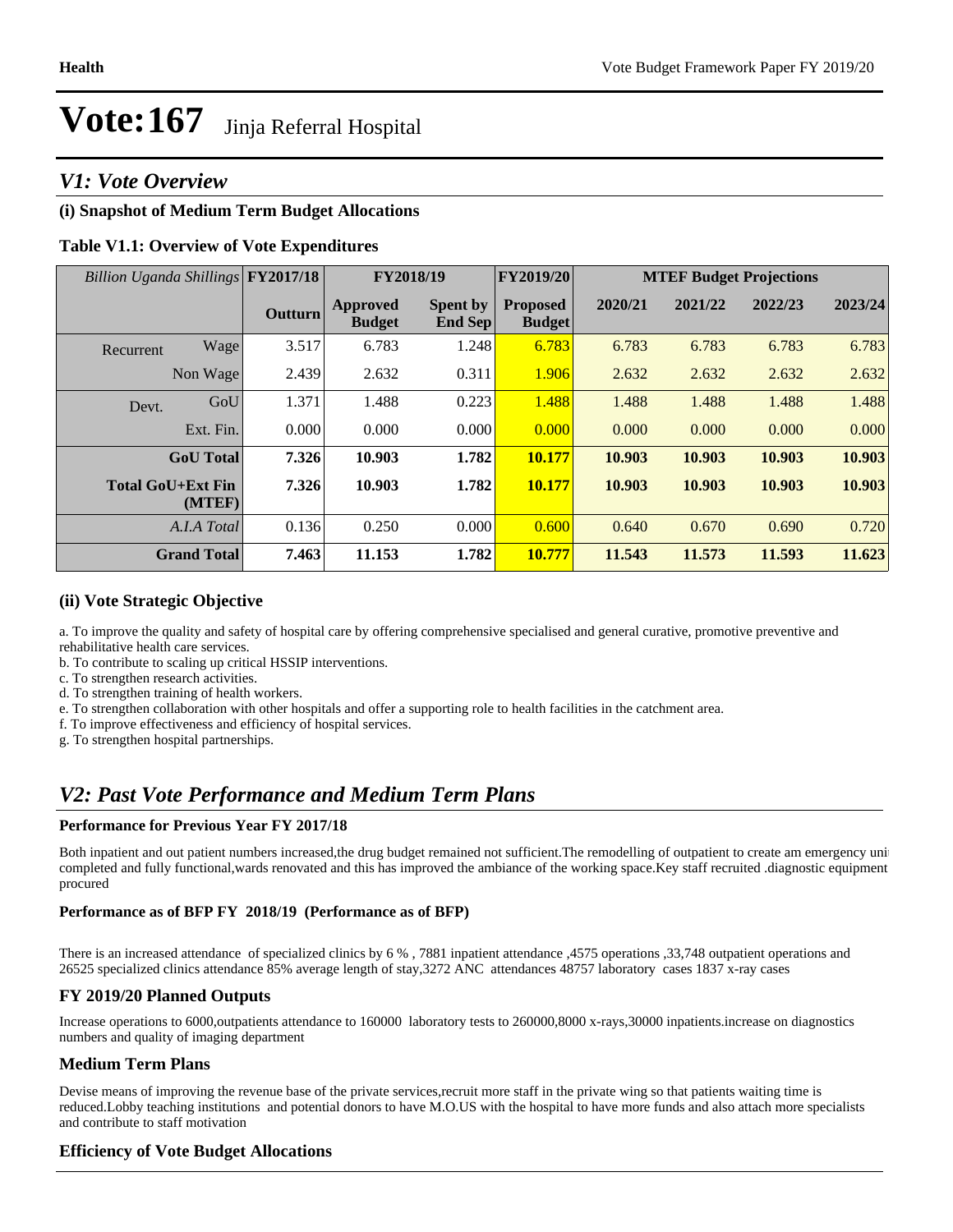Allocation of funds has been mainly allocated to staff house construction to accommodate consultants and staff in the key areas of theater ,radiology,laboratory to attend to emergencies and reduce maternal and perinatal death.Procurement of a vehicle for support supervision to attend to preventive activities

## **Vote Investment Plans**

Construction of the staff house is under way and supervision of the works is in progress.

### **Major Expenditure Allocations in the Vote for FY 2019/20**

Funds have been allocated to inpatient and outpatients to cater for preventive activities.Support services to cater for an aging fleet and plant ,maintenance of medical and non medical equipments.Staff house construction and procurement of equipment for the entity

## **V3: PROGRAMME OUTCOMES, OUTCOME INDICATORS AND PROPOSED BUDGET ALLOCATION**

### **Table V3.1: Programme Outcome and Outcome Indicators**

| <b>Vote Controller :</b>                                       |                                                                                                                                                                                                                                                                                                                                                                                                                                                           |                          |                  |                 |                          |                          |                          |  |
|----------------------------------------------------------------|-----------------------------------------------------------------------------------------------------------------------------------------------------------------------------------------------------------------------------------------------------------------------------------------------------------------------------------------------------------------------------------------------------------------------------------------------------------|--------------------------|------------------|-----------------|--------------------------|--------------------------|--------------------------|--|
| <b>Programme:</b>                                              | <b>56 Regional Referral Hospital Services</b>                                                                                                                                                                                                                                                                                                                                                                                                             |                          |                  |                 |                          |                          |                          |  |
| <b>Programme Objective:</b>                                    | a. To improve the quality and safety of hospital services b. To contribute to scaling up critical hists<br>interventions c. To strengthen research activities. d. To strengthen training of health workers. e. To<br>strengthen collaboration with other hospitals and offer a supporting role to health facilities in the<br>catchment area. f. To improve effectiveness and efficiency of hospital services. g. To strengthen hospital<br>partnerships. |                          |                  |                 |                          |                          |                          |  |
| <b>Responsible Officer:</b>                                    | Dr. Nkuruziza Edward                                                                                                                                                                                                                                                                                                                                                                                                                                      |                          |                  |                 |                          |                          |                          |  |
| <b>Programme Outcome:</b>                                      | <b>Quality and accessible Regional Referral Hospital Services</b>                                                                                                                                                                                                                                                                                                                                                                                         |                          |                  |                 |                          |                          |                          |  |
| <b>Sector Outcomes contributed to by the Programme Outcome</b> |                                                                                                                                                                                                                                                                                                                                                                                                                                                           |                          |                  |                 |                          |                          |                          |  |
| 1. Improved quality of life at all levels                      |                                                                                                                                                                                                                                                                                                                                                                                                                                                           |                          |                  |                 |                          |                          |                          |  |
|                                                                | <b>Performance Targets</b>                                                                                                                                                                                                                                                                                                                                                                                                                                |                          |                  |                 |                          |                          |                          |  |
| <b>Programme Performance Indicators (Output)</b>               | 2017/18<br><b>Actual</b>                                                                                                                                                                                                                                                                                                                                                                                                                                  | 2018/19<br><b>Target</b> | <b>Base year</b> | <b>Baseline</b> | 2019/20<br><b>Target</b> | 2020/21<br><b>Target</b> | 2021/22<br><b>Target</b> |  |
| • % increase of specialised clinic outpatients<br>attendances  |                                                                                                                                                                                                                                                                                                                                                                                                                                                           | 6%                       |                  |                 | $5\%$                    | 6%                       | 6%                       |  |

#### **Table V3.2: Past Expenditure Outturns and Medium Term Projections by Programme**

| Billion Uganda shillings               | 2017/18 | 2018/19                                   |        | 2019-20                          |         | <b>MTEF Budget Projections</b> |         |         |
|----------------------------------------|---------|-------------------------------------------|--------|----------------------------------|---------|--------------------------------|---------|---------|
|                                        | Outturn | <b>Approved Spent By</b><br><b>Budget</b> | End O1 | <b>Proposed</b><br><b>Budget</b> | 2020-21 | 2021-22                        | 2022-23 | 2023-24 |
| Vote: 167 Jinja Referral Hospital      |         |                                           |        |                                  |         |                                |         |         |
| 56 Regional Referral Hospital Services | 7.680   | 10.903                                    | 2.143  | 10.177                           | 10.903  | 10.903                         | 10.903  | 10.903  |
| <b>Total for the Vote</b>              | 7.680   | 10.903                                    | 2.143  | 10.177                           | 10.903  | 10.903                         | 10.903  | 10.903  |

### **V4: SUBPROGRAMME PAST EXPENDITURE OUTTURNS AND PROPOSED BUDGET ALLOCATIONS**

#### **Table V4.1: Past Expenditure Outturns and Medium Term Projections by SubProgramme**

|  | <b>Billion Uganda shillings</b> | 2017/18 | FY 2018/19 | 2019-20 | <b>Medium Term Projections</b> |
|--|---------------------------------|---------|------------|---------|--------------------------------|
|--|---------------------------------|---------|------------|---------|--------------------------------|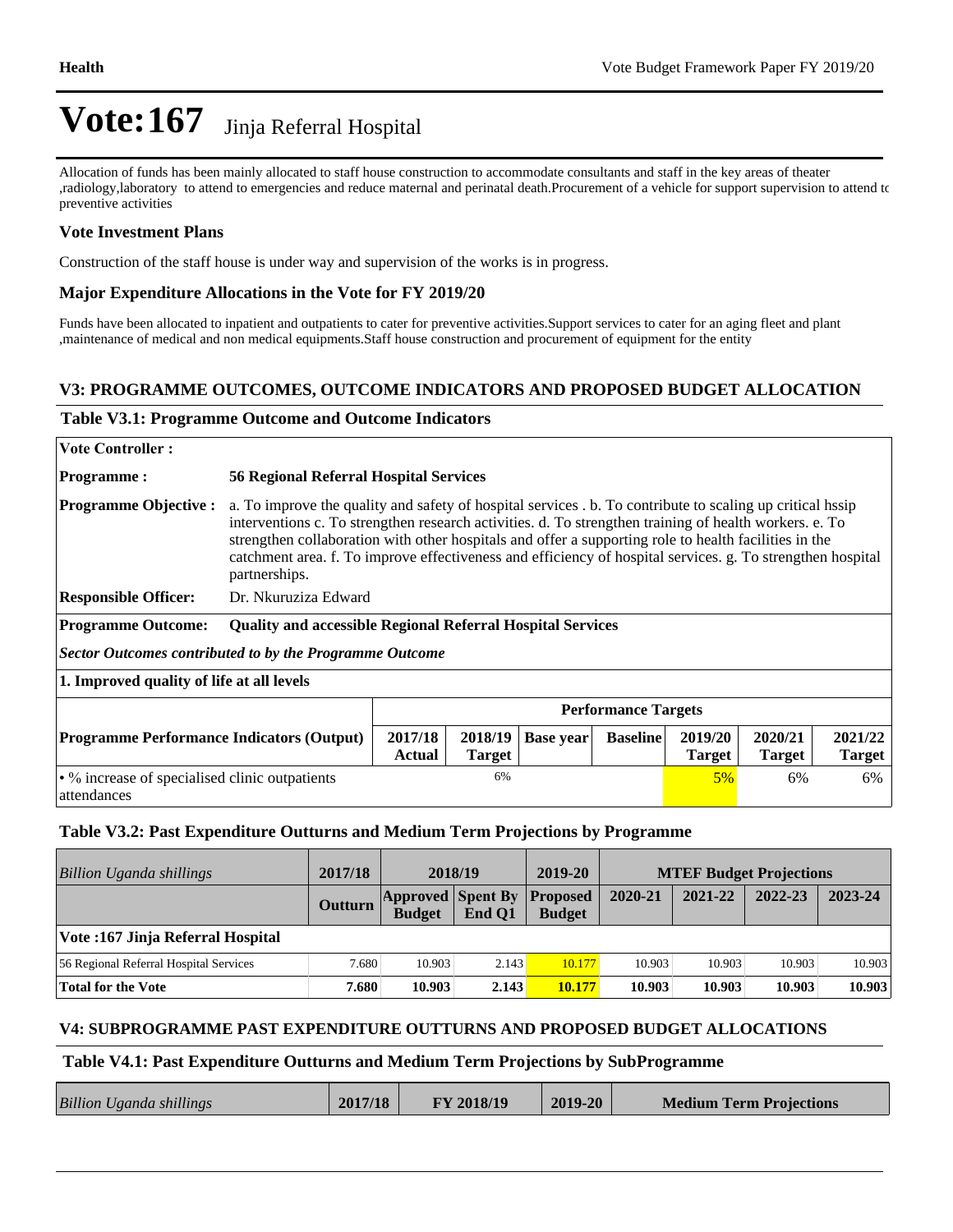|                                                          | Outturn Budget | <b>Approved</b> Spent | $\mathbf{B}\mathbf{y}$<br><b>End Sep</b> | <b>Proposed</b><br><b>Budget</b> | 2020-21 | 2021-22 | 2022-23 | $2023 - 24$ |
|----------------------------------------------------------|----------------|-----------------------|------------------------------------------|----------------------------------|---------|---------|---------|-------------|
| <b>Programme: 56 Regional Referral Hospital Services</b> |                |                       |                                          |                                  |         |         |         |             |
| 01 Jinja Referral Hospital Services                      | 5.825          | 9.308                 | 1.920                                    | 8.578                            | 9.415   | 9.415   | 9.415   | 9.415       |
| 02 Jinja Referral Hospital Internal Audit                | 0.505          | 0.017                 | 0.000                                    | 0.021                            | 0.000   | 0.000   | 0.000   | 0.000       |
| 03 Jinja Regional Maintenance                            | 0.000          | 0.090                 | 0.000                                    | 0.090                            | 0.000   | 0.000   | 0.000   | 0.000       |
| 1004 Jinja Rehabilitation Referral Hospital              | 0.731          | 1.300                 | 0.199                                    | 1.200                            | 1.488   | 1.488   | 1.488   | 1.488       |
| 1481 Institutional Support to Jinja Regional Hospital    | 0.640          | 0.188                 | 0.025                                    | 0.288                            | 0.000   | 0.000   | 0.000   | 0.000       |
| <b>Total For the Programme: 56</b>                       | 7.700          | 10.903                | 2.143                                    | 10.177                           | 10.903  | 10.903  | 10.903  | 10.903      |
| Total for the Vote: 167                                  | 7.700          | 10.903                | 2.143                                    | 10.177                           | 10.903  | 10.903  | 10.903  | 10.903      |

## **Table V4.2: Key Changes in Vote Resource Allocation**

| Major changes in resource allocation over and above the<br>previous financial year |         | Justification for proposed Changes in Expenditure and<br><b>Outputs</b>                                                                                                                                |  |  |
|------------------------------------------------------------------------------------|---------|--------------------------------------------------------------------------------------------------------------------------------------------------------------------------------------------------------|--|--|
| Vote :167 Jinja Referral Hospital                                                  |         |                                                                                                                                                                                                        |  |  |
| Programme: 56 Jinja Referral Hospital                                              |         |                                                                                                                                                                                                        |  |  |
| <b>Output: 04 Diagnostic services</b>                                              |         |                                                                                                                                                                                                        |  |  |
| Change in Allocation (UShs Bn):                                                    | (0.097) | ^0% of the departments have relatively got basic equipments                                                                                                                                            |  |  |
| Output: 05 Hospital Management and support services                                |         |                                                                                                                                                                                                        |  |  |
| Change in Allocation (UShs Bn):                                                    | 0.271   | There are more equipments to maintain, fleet is becoming<br>older high costs of upkeep. The requirement for fuel for<br>generators and plant, incinerator and procurement of private<br>wing equipment |  |  |
| Output: 06 Prevention and rehabilitation services                                  |         |                                                                                                                                                                                                        |  |  |
| Change in Allocation (UShs Bn):                                                    | 0.202   | Rehabilitation under orthopedics has become a fully fledged<br>department                                                                                                                              |  |  |
| Output: 77 Purchase of Specialised Machinery & Equipment                           |         |                                                                                                                                                                                                        |  |  |
| Change in Allocation (UShs Bn):                                                    | (0.188) | Funds have been directed to purchase of motor vehicle for<br>support supervision                                                                                                                       |  |  |
| <b>Output: 80 Hospital Construction/rehabilitation</b>                             |         |                                                                                                                                                                                                        |  |  |
| Change in Allocation (UShs Bn):                                                    | (0.200) | Funds been allocated to staff house                                                                                                                                                                    |  |  |

## **Table V4.3: Major Capital Investment (Capital Purchases outputs over 0.5Billion)**

| <b>FY 2018/19</b>                                                                                                                                                             | <b>FY 2019/20</b>                                |                                  |  |  |  |  |
|-------------------------------------------------------------------------------------------------------------------------------------------------------------------------------|--------------------------------------------------|----------------------------------|--|--|--|--|
| <b>Appr. Budget and Planned Outputs</b><br>by end Sep                                                                                                                         | <b>Proposed Budget and Planned Outputs</b>       |                                  |  |  |  |  |
| Vote 167 Jinja Referral Hospital                                                                                                                                              |                                                  |                                  |  |  |  |  |
| Programme: 56 Regional Referral Hospital Services                                                                                                                             |                                                  |                                  |  |  |  |  |
| Project : 1004 Jinja Rehabilitation Referral Hospital                                                                                                                         |                                                  |                                  |  |  |  |  |
| Output: 81 Staff houses construction and rehabilitation                                                                                                                       |                                                  |                                  |  |  |  |  |
| Foundation, walling of the ground floor, second slab Procurement of a consultant for<br>(ground floor) and walling of the first floor of the<br>24 staff unit block completed | preparation of the bills and designs<br>complete | 30 units staff block constructed |  |  |  |  |